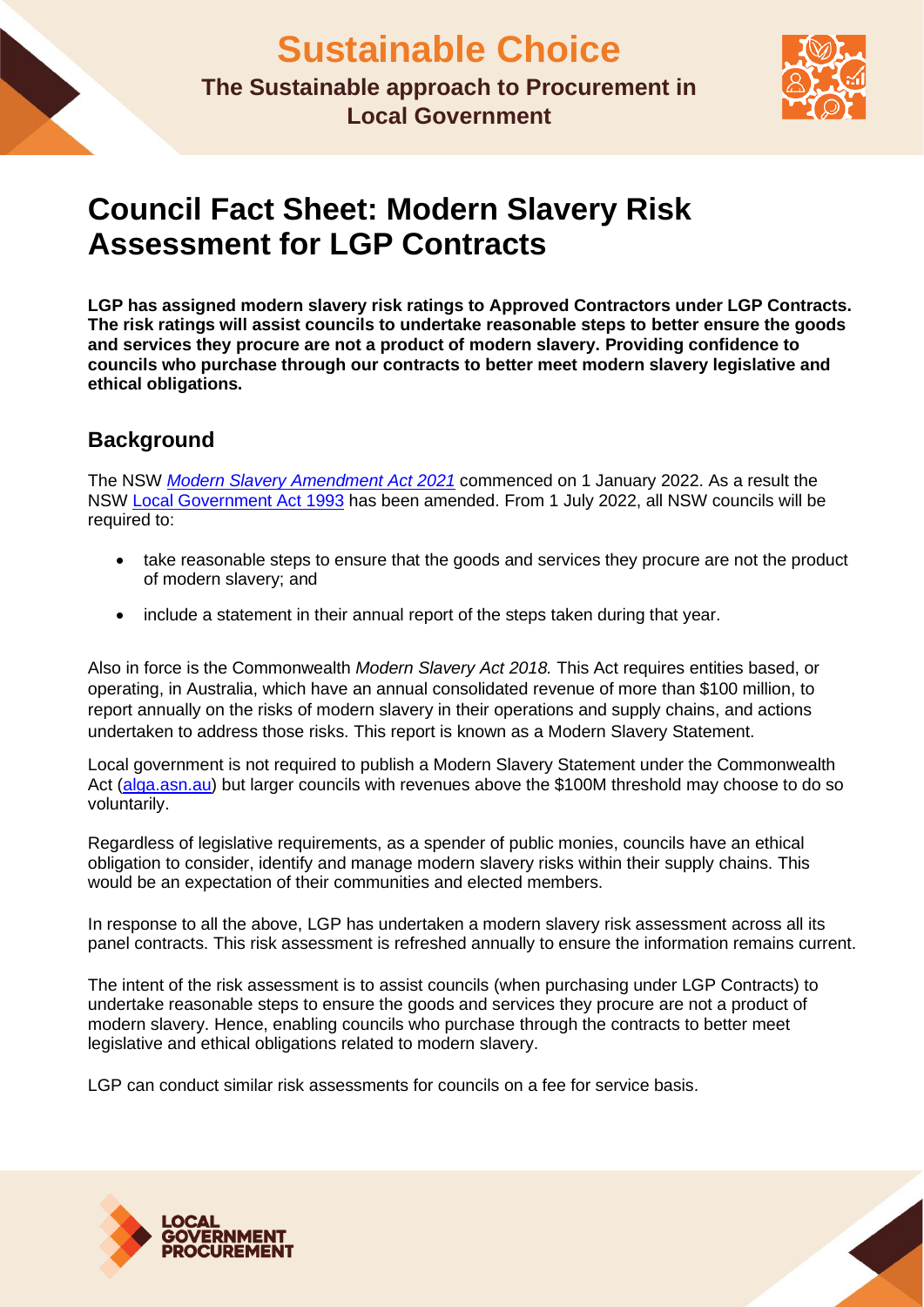## **Sustainable Choice The Sustainable approach to Procurement in Local Government**



## **Outline of Risk Assessment Approach**

Annually a survey is sent to all LGP Approved Contractors to collect details of their approach and activities to detect and manage modern slavery risks within their organisation and supply chains. The survey questions are aligned to the Commonwealth Act and the reporting requirements for Australian modern slavery statements.

The survey data collected is analysed and the results used to assign an individual modern slavery risk rating to each responding contractor.

An Approved Contractor's modern slavery risk rating is based on:

- Awareness of the Commonwealth *Modern Slavery Act 2018*;
- Approach/controls in place and action undertaken to detect and prevent modern slavery within their supply chain; and
- The main country(ies) of origin for the products sold under an LGP Contract.

The risk ratings are displayed as a Supplier Intelligence Badge in VendorPanel in the format below. Not only does this make the risk ratings highly visible when purchasing from LGP Contracts it also enables purchasers to conduct searches for Approved Contractors based on Modern Slavery risk.



*Please note that the risk assessment ratings are based solely on Approved Contractors' responses to the survey. LGP has not conducted any further investigations or individual audits on Approved Contractors.* 

These ratings are further detailed below. It is important to understand that the level of risk associated with a contractor does not translate to a confirmation that modern slavery is or is not present.

#### *Low Risk*

Aware of modern slavery legislation and has communicated this to employees and/or suppliers. Satisfactory policies and processes in place to identify and address modern slavery risk in supply chain. If required to comply with the *Modern Slavery Act 2018* they are complying and reporting. Also includes suppliers that have opted to voluntarily report under the Act.

#### *Moderate Risk*

Aware of modern slavery legislation. Some action taken to identify and address modern slavery risks in their supply chain but is somewhat limited and/or needs improving. Some or all products they sell are or may be sourced from high risk country(ies).



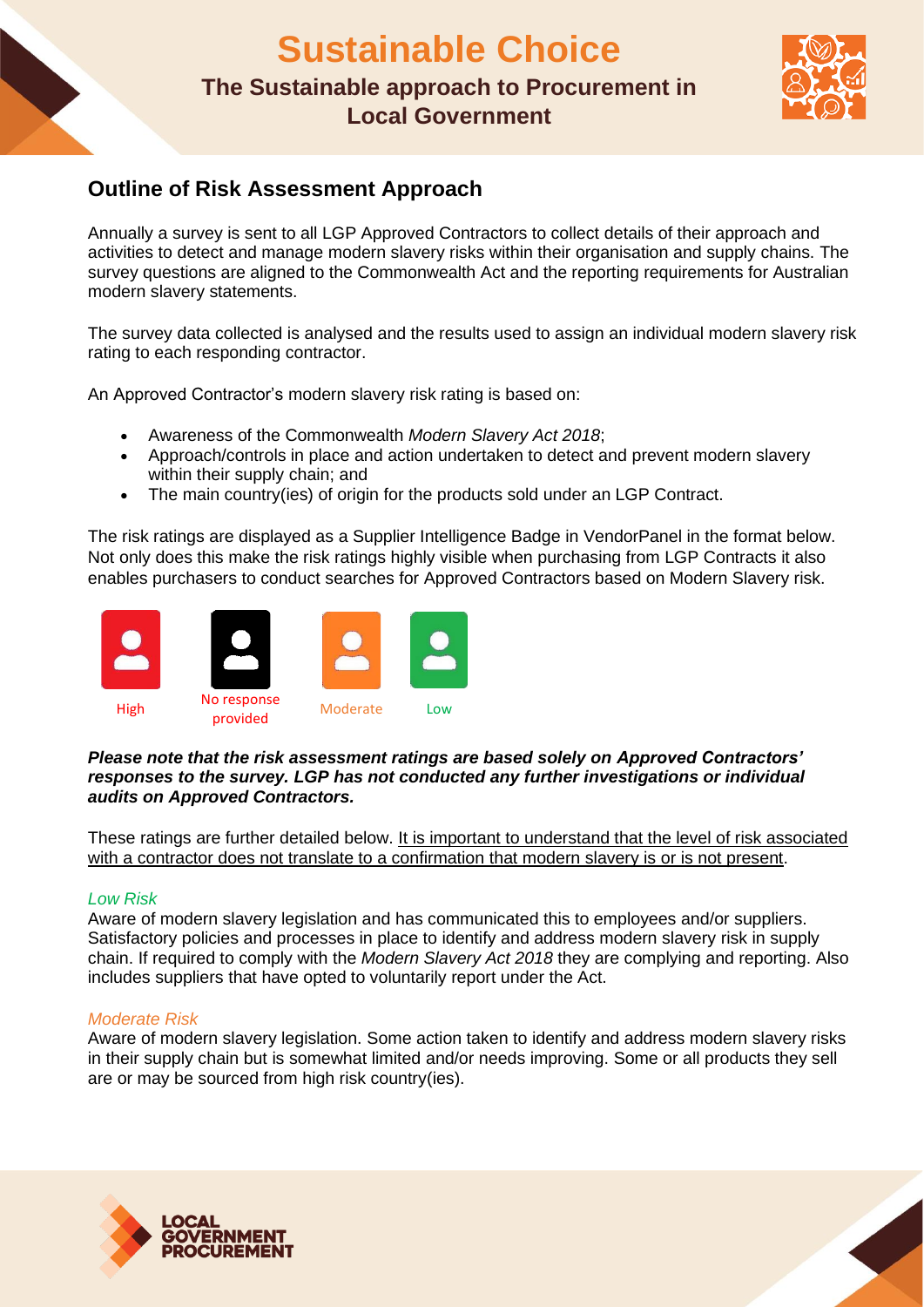# **Sustainable Choice**

## **The Sustainable approach to Procurement in Local Government**



#### *High Risk*

No/limited awareness of modern slavery legislation. Failing to comply with the *Modern Slavery Act 2018* if required to. Very little to no process in place to assess and address modern slavery risks within supply chain. Main country(ies) products are sourced from is/are considered high risk countries.

#### *No Response Provided*

The contractor failed to respond to survey requests and data is not available to assess their level of modern slavery risk. Therefore, the contractor should be treated with the same level of caution as a contractor with high modern slavery risk.

If a council would like further details of an Approved Contractor's performance in managing modern slavery risks in their supply chain, please contact [sustainablehoice@lgp.org.au.](mailto:sustainablehoice@lgp.org.au) Further details may include copies of relevant policies and processes and activities undertaken to detect and prevent modern slavery, that were provided in survey responses.

#### Modern Slavery Risks – Spend Categories

It is also important to consider the modern slavery risks associated with spend categories when making purchasing decisions. For example, where a spend category is typically considered low risk a moderate risk Approved Contractor may be ok. Whereas it may be best to engage with only lower risk Approved Contractors where the spend category has a high risk.

The following factors should be considered when determining the level of modern slavery risk for spend categories:

- Australian & Globally recognised risk level associated with category.
- Total spend per annum on Contract i.e. higher spend opens up potential higher risk.
- Country(ies) where products are typically sourced (high risk countries as determined by Global Slavery Index (GSI) and International Labour Organisation (ILO) statistics).
- In the case of services related categories generally, what type of employees are engaged and how (modern slavery has been identified in Australia where employees are migrant workers on 457 visas employed via international employment agencies).

The Global Slavery Index identified the following categories and products as having a higher risk for modern slavery occurrence:

#### *Categories*

Domestic work, construction, manufacturing, agriculture, forestry, and fishing.

#### *Products*

Cotton, bricks, garments, and electronics – laptops, computers and mobile phones.